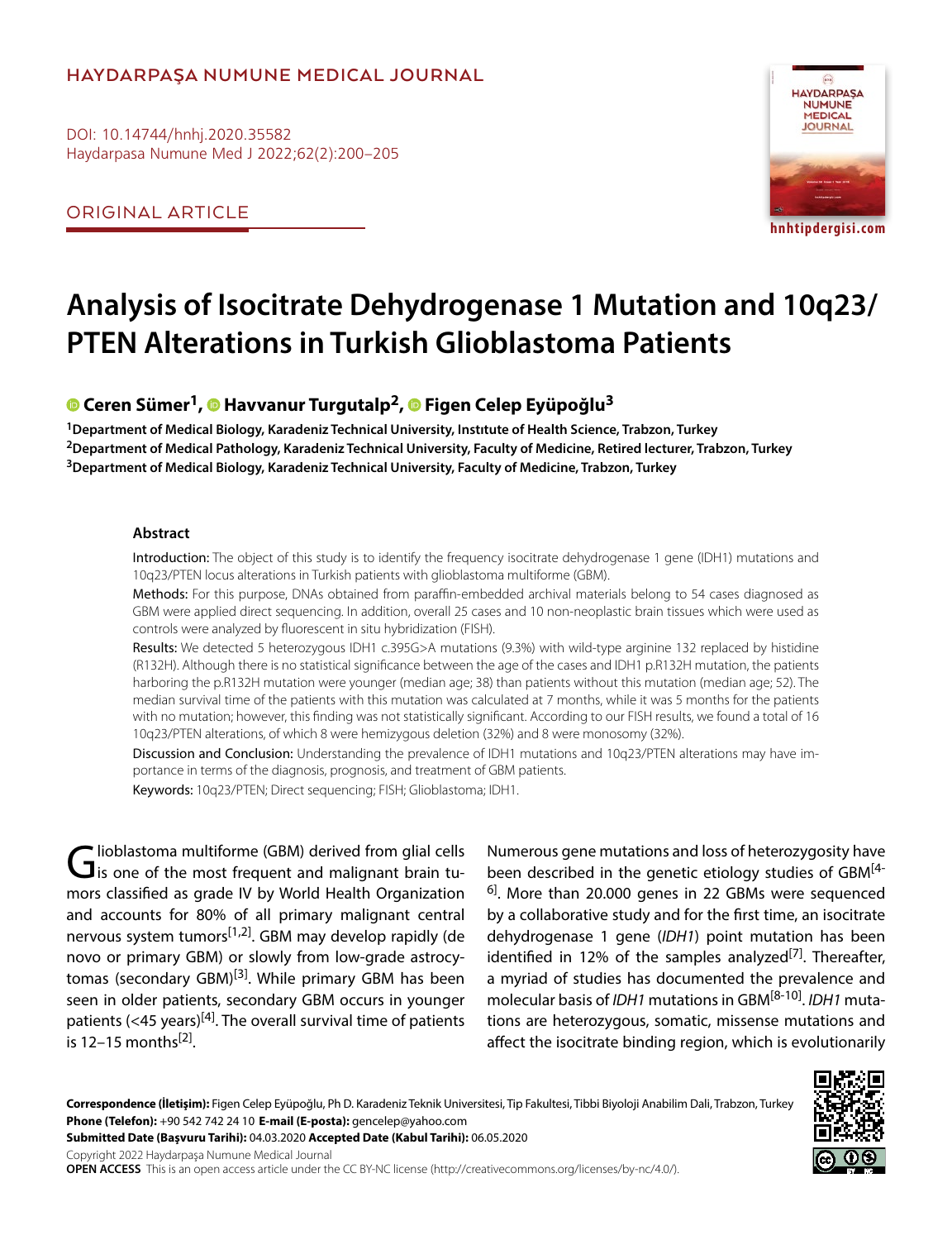conserved residue R132 (arginine)[8]. *IDH1* R132 mutations are frequently seen in secondary glioblastomas and play an important role in the development of high-grade glial tumors[6,11,12]. *IDH1* R132 mutations inactivate the wild-type enzyme activity, which catalyzes the oxidative decarboxylation of isocitrate to alpha-ketoglutarate  $(α-KG)^{[10]}$ . Little is known about how *IDH1* mutations function in tumorigenesis.

The loss of phosphate and tensin homologous gene (*PTEN*) gene found in 10q23 locus of chromosome 10 was another alteration frequently observed in GBMs[13,14]. *PTEN* gene, a tumor suppressor gene, functions in many cellular processes such as apoptosis, cell proliferation, and response to DNA damage<sup>[15]</sup>.

The frequency and type of mutation in a gene provide significant information about the role of the disease<sup>[11]</sup>. Therefore, identification of *IDH1* mutations and 10q23/*PTEN* gene alterations suggests that these molecular markers may be useful in terms of diagnosis, prognosis, therapeutic strategies, and role in glioma tumorigenesis. The objective of this study was to identify the prevalence of *IDH1* mutations and 10q23/*PTEN* alterations in glioblastomas.

### **Materials and Methods**

#### **Tumor Samples**

We examined a total of 54 glioblastoma patients, diagnosed at the Department of Medical Pathology, Faculty of Medicine Karadeniz Technical University. In this study, the classification of the GBM patients was not done as primary or secondary GBM. Only samples with larger than 60% of tumor cells were included in the study. This study was approved by the Ethics Committee of Karadeniz Technical University Hospital.

#### **PCR Amplification**

Genomic DNA was extracted from paraffin-embedded archival materials using QIAmp DNA FFPE Tissue Kit (Qiagen, Germany). Exon 4 of *IDH1* gene corresponding to the catalytic domain including codon 132 was amplified by PCR using two different primer pairs: 5'-GAGCTCTATATGCCATCACTGC-3' (sense 1), 5'-TATGGTGCCATTTGGTGATTTC-3' (antisense 1), 5'-TGCTGCAGAAGCTATAAAGAAGC-3' (sense 2), and 5'-TCATACCTTGCTTAATGGGTGTAG-3' (antisense 2). Briefly, PCR was performed in a total volume of 25 µl consisting of 62.5 ng/µl of DNA, 0,5 U GoTaq Polymerase (Promega), standard buffer conditions with an initial denaturing step 94°C for 4 min followed by 38 cycles of denaturation at 94°C for 30 s, annealing at 60°C for 1 min, extension at 72°C

for 1 min, and a final extension at 72°C for 6 min (ABI PCR system 9700, USA).

#### **Direct Sequencing for** *IDH1* **Mutations**

The PCR products were purified using Nucleospin® Extract II kit (Macherey-Nagel, Germany). Exon 4 of *IDH1* gene was sequenced by ABI 3130 genetic analyzer (Applied Biosystems, USA) with BigDye® Terminator v3.1 Cycle Sequencing Kit (Applied Biosystems, USA).

## **Fluorescent** *in situ* **Hybridization (FISH) Analyses for** *PTEN***/10q Deletions**

Single-cell suspensions were obtained from paraffin-embedded archival materials belong to 25 glioblastoma cases using ZytoLight FISH-Tissue Implementation Kit (Zytovision, Germany) and analyzed by FISH. *PTEN* deletions were investigated by ZytoLight SPEC *PTEN*/CEN 10 Dual Color probe (Zytovision, Z-2078-200) corresponding to *PTEN* locus. Signals were scored as 200 non-overlapping intact nuclei. Specimens were observed with an Epi Fluorescent microscope (Nikon E-800, Japan) equipped with the appropriate filters. 10 non-neoplastic brain tissue specimens were used as control (cutoff value) for the probe. Cutoff value was evaluated as 9.6 for 10q23/*PTEN* hemizygous deletion, 6.8 for 10q23/*PTEN* monosomy.

#### **Statistical Analysis**

All statistical analyses were performed with GraphPad Prism 8 software. p<0.05 were considered statistically significant. Mann–Whitney U test was carried out to analyze the association between *IDH1* mutations and the age of the patients. Kaplan–Meier (log-rank test) method was used for survival analysis.

### **Results**

#### *IDH1* **Mutations in Glioblastomas**

We studied a total of 54 glioblastomas and heterozygous alterations of *IDH1* were found in 11 tumors. 6 of them corresponded to known SNPs c.315C>T (rs11554137). 5 of them (5/54, 9.3%) were single base substitutions c.395G>A occurring at residue R132, resulting in arginine to histidine substitution (p.R132H) (Fig. 1). Table 1 summarizes clinical characteristic of glioblastomas with and without *IDH1* mutations. The median survival time of GBM patients with *IDH1* mutations (7 months) was longer than those without *IDH1* mutations (5 months) (Fig. 2). Patients carrying *IDH1* mutations were younger (median age 38 years) than patients without *IDH1* mutations (median age: 52 years) (Table 1).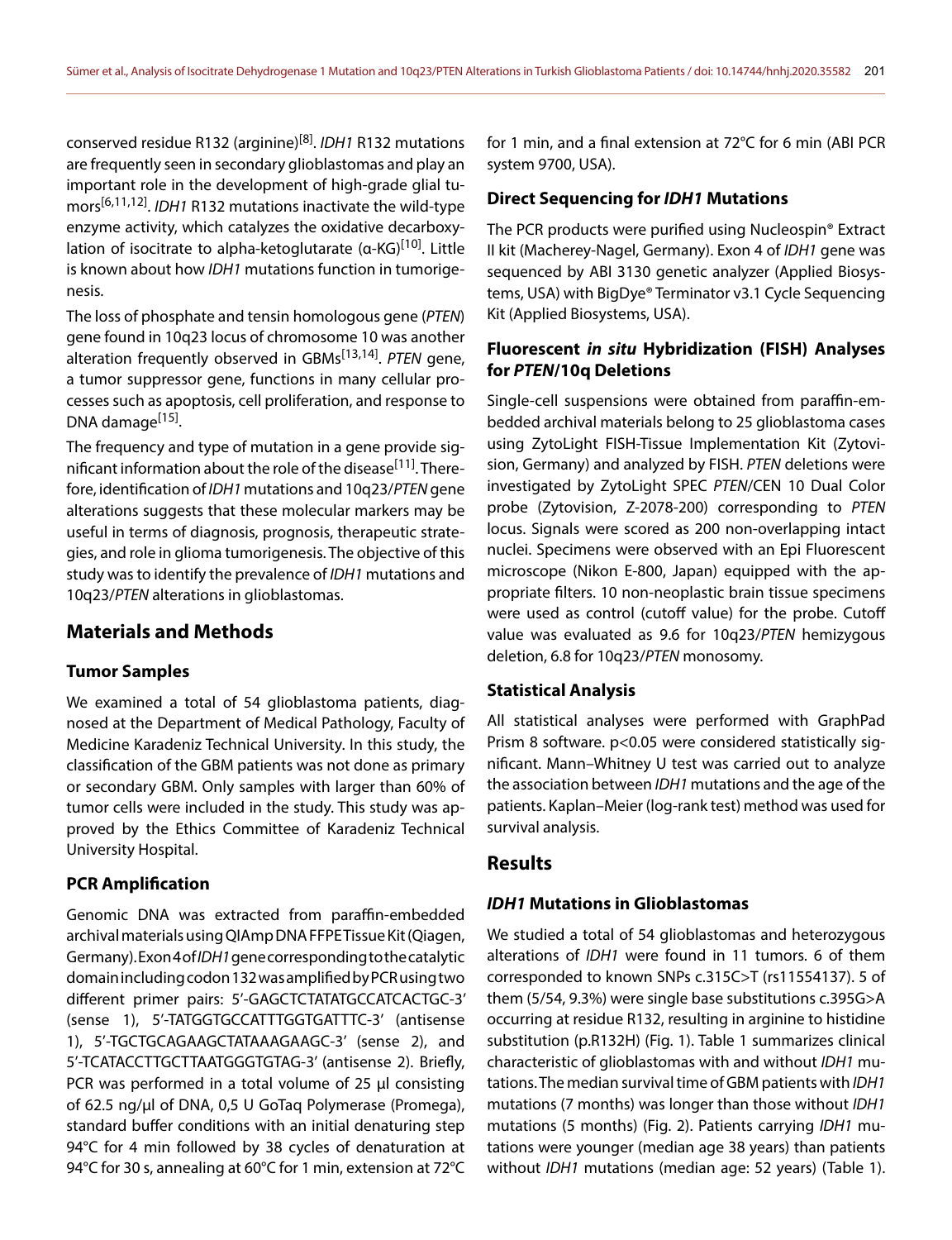

**Figure 1.** IDH1 mutation in GBM. All mutations were heterozygous c.395G>A and located at codon 132. GBM: Glioblastoma multiforme, IDH1: Isocitrate dehydrogenase 1 gene.

| <b>Table 1.</b> Clinical and genetic features of glioblastomas with and |  |
|-------------------------------------------------------------------------|--|
| without <i>IDH1</i> mutations                                           |  |

|                                                                      | <b>GBM with IDH1</b><br>mutation | <b>GBM without IDH1</b><br>mutation |  |
|----------------------------------------------------------------------|----------------------------------|-------------------------------------|--|
| Number of cases                                                      | 5 cases (9.3%)                   | 49 cases (90.7 %)                   |  |
| Median age                                                           | 38 years                         | 52 years                            |  |
| Median overall survival                                              | 7 months                         | 5 months                            |  |
| GBM: Glioblastoma multiforme; IDH1: Isocitrate dehydrogenase 1 gene. |                                  |                                     |  |

However, there was no significant difference in terms of either age (p=0.078; Mann–Whitney Test) or overall survival (p=0.169, log-rank test) due to a small number of patients with *IDH1* mutations.

## **10q23/PTEN Alterations in Glioblastomas**

All samples showed >90% nuclei with signals. Of 25 glioblastomas analyzed, 16 patients (64%) contained 10q23/*PTEN* alterations. While 8 patients (32%) were hemizygous deletion, 8 of them (32%) were monosomy (Fig. 3). No homozygous deletions were detected in this study.

## **Discussion**

In brain tumors, significant studies have been recently carried out to discover the molecular markers which are as-



**Figure 2.** Survival of GBM patients. GBM patients carrying an IDH1 mutation (blue line) had longer overall survival (p=0.169, Log Rank test). GBM: Glioblastoma multiforme, IDH1: Isocitrate dehydrogenase 1 gene.

sociated with diagnosis, treatment, and patient survival. As a result of the comprehensive study conducted by Parsons et al.,[7] *IDH1* mutations were first implicated in young patients, especially secondary GBMs. Subsequent studies have also indicated that *IDH1* mutations are more common in secondary (>80%) compared to primary glioblastomas (<5%). As a result of extensive research, *IDH1* has become an important diagnostic marker for secondary GBMs $^{[3]}$ . However, the role of *IDH1* mutations in cancer remains to be fully elucidated. The *IDH1* enzyme encoded by the *IDH1* gene, which is localized in chromosome 2q33.3, converts the isocitrate to α-KG and provides NADPH production in this reaction<sup>[10]</sup>. The studies have shown that the vast majority of *IDH1* mutations affect the residue 132 (R132), which is the evolutionarily conserved binding site of the *IDH1* enzyme that plays a key role in cellular metabolic functions, and gain an oncogenic function[8-10,16]. *IDH1* mutations in GBMs (6–30%) are heterozygous and frequently c.C395G>A



**Figure 3.** 10q23 PTEN alterations detected by FISH. Wild-type nucleus, monosomy of the chromosome 10, and hemizygous deletion of the 10q23/PTEN locus, respectively. (10q23/PTEN locus; Green, CEN10; Red). Scale bar; 10 µm. PTEN: Phosphate and tensin homologous gene, FISH: Fluorescent in situ hybridization.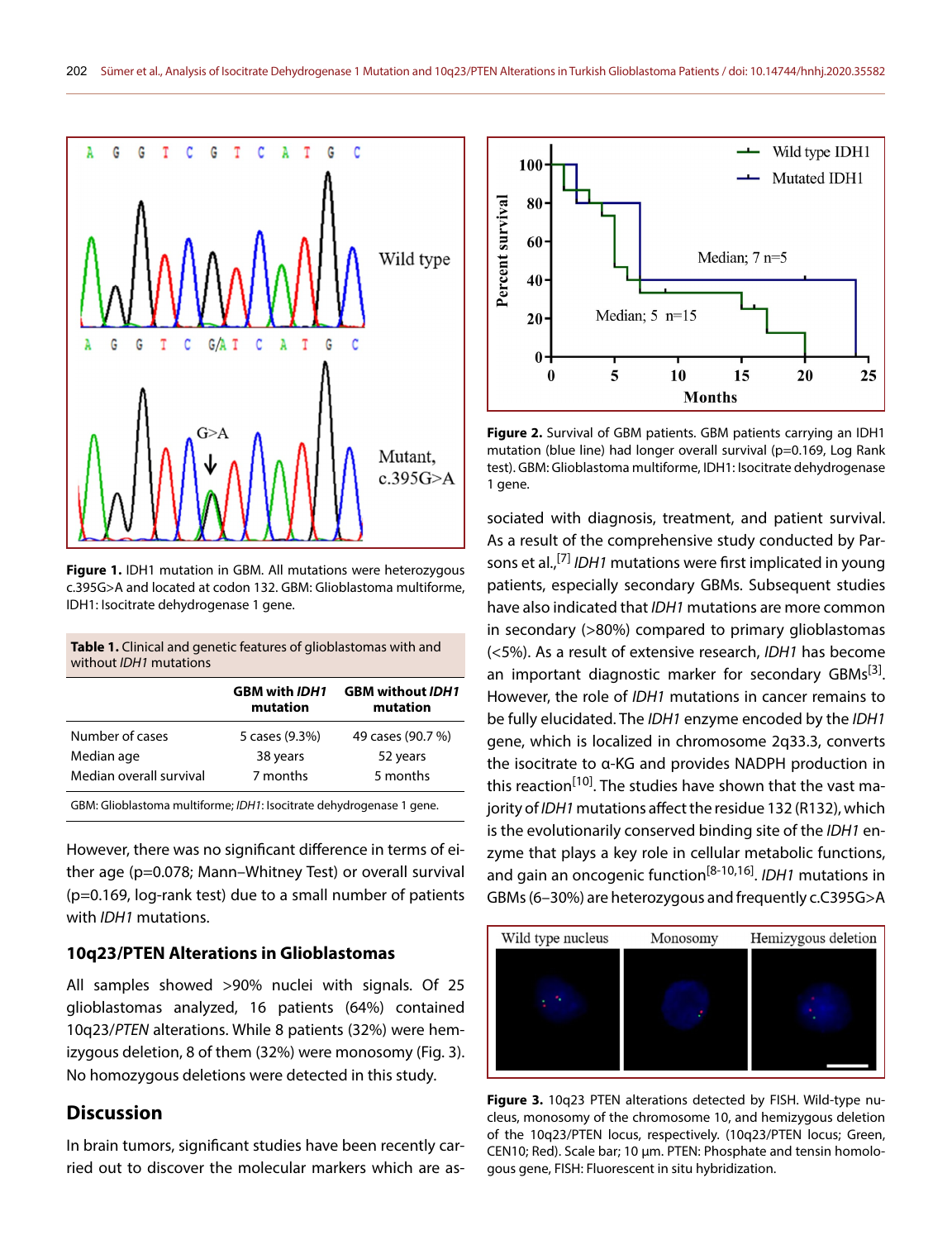(p.R132H) alteration resulting in the replacement of arginine with histidine amino acid[5,7,8,11,17-21]. Other *IDH1* mutations at Arg132 such as R132S, R132C, R132G, and R132L have been seen at lower frequencies<sup>[9]</sup>. In our study, exon 4 of the *IDH1* gene was sequenced in 54 GBM patients, which were not classified as primary and secondary glioblastoma. We only detected c.395G>A (p.R132H) mutation in five of 54 GBM patients and mutation frequency as 9.3%, which is correlated with the literature.

Genomic studies have identified that GBM patients with *IDH1* mutations exhibit distinct clinical characteristics compared to patients with *IDH1* wild type. Numerous studies showed that the presence of an *IDH1* mutation is associated with longer survival indicating better prognosis and younger age of diagnosis relative to GBMs without this mutation[7,8,12,17,19,21]. In accordance with the literature, in our study, although there is no statistical difference, cases carrying *IDH1* R132H mutation had longer survival (7 months) compared to cases without the mutation (5 months) (p=0.169). In addition, the median age of the patients harboring *IDH1* mutation was 38, while the median age of the patients without *IDH1* mutation was 52 (p=0.078). The lack of statistical significance of the median age and overall survival may be due to a low number of cases included in survival and age analysis in our study.

In the presence of a mutation affecting R132, the wild-type activity of NADP+-dependent enzyme *IDH1*, which catalyzes the oxidative decarboxylation of isocitrate to α-KG to produce NADPH, is decreased<sup>[9,10]</sup>. One possible reason is the dominant-negative activity of the mutant protein which could form heterodimers with wild-type *IDH1* enzyme, resulting in only 4% of the activity of *IDH1*[10]. This dominant-negative inhibition leads to a decrease in the affinity for isocitrate which, in turn, causes the loss of NADPH production[9]. On the other hand, *IDH1* R132 mutations result in a gain of function and give the enzyme a new ability, leading to the NADPH-dependent reduction of α-KG to oncogenic metabolite R-2-hydroxyglutarate (2HG)  $[9,22]$ . NADPH, which is a protective compound against oxidative stress such as radio- and chemotherapy and plays a role in the removal of oxygen radicals, is used to produce 2HG by *IDH1* mutant enzyme<sup>[12]</sup>. Therefore, the reduced NADPH level results in a decrease in resistance to oxidative stress. This phenomenon may explain why GBM patients harboring *IDH1* mutation, which normally resists radiotherapy and chemotherapy, show longer survival<sup>[22,23]</sup>. Supportively, despite the oncogenic role of *IDH1* R132H mutations,<sup>[16]</sup> studies demonstrate that patients harboring this mutation exhibit a better response to radio- and chemotherapy than patients with wild-type *IDH1*[24-26].

Another significant genetic aberration that is related to GBM is 10q23/PTEN locus deletions<sup>[6]</sup>. The PTEN tumor suppressor gene, which is found in the 10q23 region of chromosome 10, encodes a lipid phosphatase. *PTEN* plays a role in many cellular functions such as cell aging, apoptosis, cell cycle progression, cell proliferation, cell migration, and cell response to DNA damage. *PTEN* acts as a tumor suppressor by preventing the progression of the cell cycle with lipid phosphatase activity[15]. Losses of 10q23/*PTEN* locus have been seen in 80% of GBMs[14,27]. 10q23/*PTEN* deletions in GBMs occur as homozygous and hemizygous deletions<sup>[4,28-30]</sup> or monosomy  $10^{[29,31-33]}$  in the literature. In the present study, we detected 16 deletions of 10q23/ *PTEN* locus in 25 patients, which were hemizygous deletions (32%) and monosomy 10 (32%). No homozygous 10q23/*PTEN* deletion was observed in this study. 10q23/ *PTEN* locus deletion is associated with poor prognosis and older age of diagnosis<sup>[28]</sup> rather than *IDH1* mutations<sup>[7]</sup>. A secondary genetic alteration accompanied by *IDH1* mutations may provide valuable molecular biomarkers for diagnosis. For instance, *IDH1* mutations are strongly associated with the presence of TP53 mutations or absence of EGFR amplification, which is related to poor prognosis<sup>[4]</sup>. Likewise, a strong correlation between *PTEN* deletions/loss of chromosome 10 and the absence of *IDH1* mutation has been shown[7,34,35]. Such interactions may account for why *IDH1* mutations are associated with a better outcome<sup>[4]</sup>. However, in our study, only four cases with monosomy 10 had no *IDH1* mutation. Therefore, it was not shown such a relationship was due to the small number of cases.

In summary, this study indicated the prevalence of *IDH1* mutations and 10q23/*PTEN* deletions in the Turkish GBM population and confirmed the presence of *IDH1* R132H mutations and 10q23/*PTEN* alterations as a prognostic marker for GBM.

**Acknowledgments:** We thank Prof. Dr. Ersan KALAY for his kind contribution to sequence analysis. This study was supported by the Karadeniz Technical University Research Fund (Project no. KTÜ-BAP-2010.114.001.11).

**Ethics Committee Approval:** This study was approved by the Ethics Committee of Faculty of Medicine at Karadeniz Technical University.

**Peer-review:** Externally peer-reviewed.

**Authorship Contributions:** Concept: C.S., H.T., F.C.E.; Design: C.S., H.T., F.C.E.; Data Collection or Processing: C.S., H.T., F.C.E.; Analysis or Interpretation: C.S., H.T., F.C.E.; Literature Search: C.S., F.C.E.; Writing: C.S., F.C.E.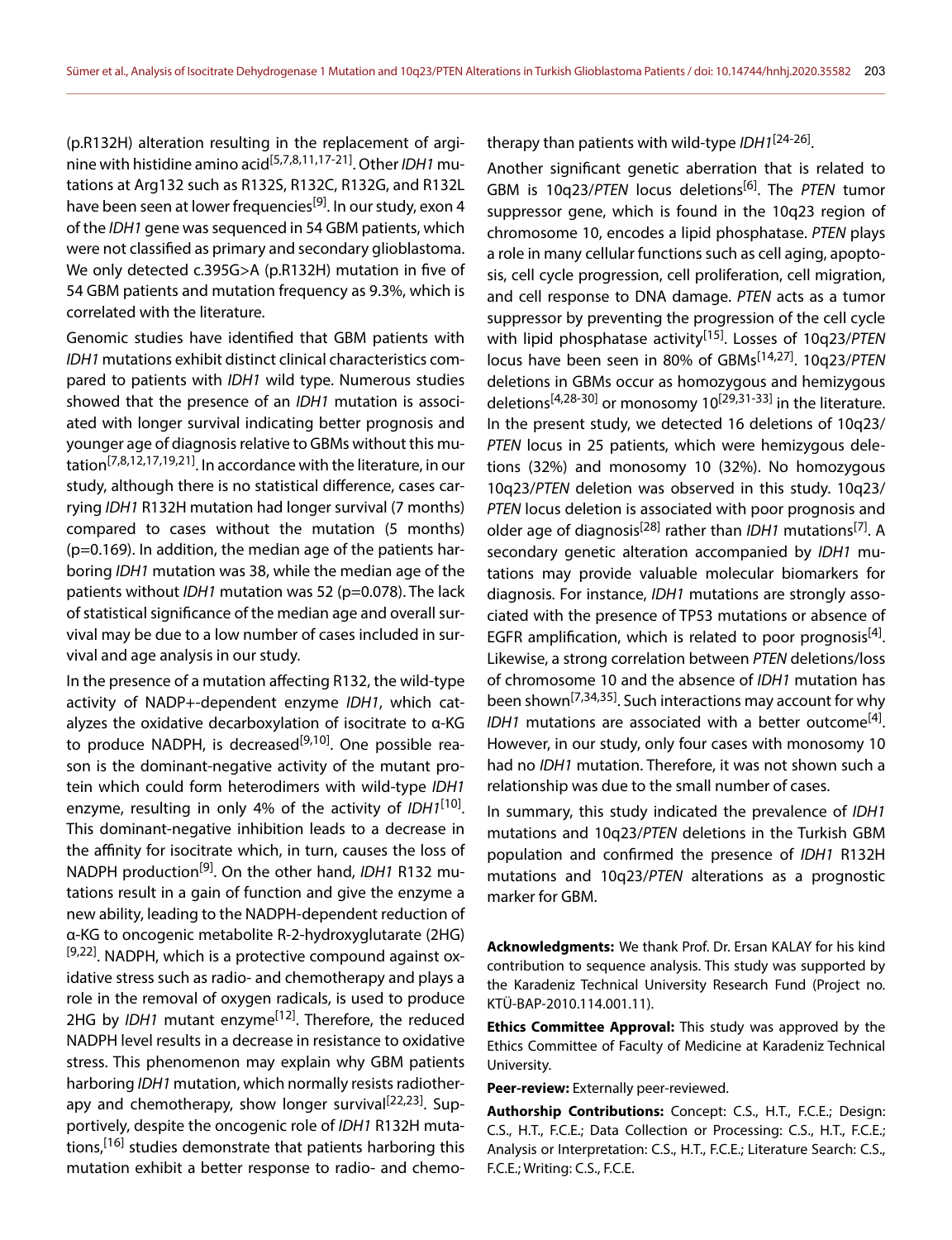**Conflict of Interest:** We have no conflict of interest to disclose.

**Financial Disclosure:** This study was supported by the Karadeniz Technical University Research Fund (Project no.KTÜ-BAP-2010.114.001.11).

## **References**

- 1. Louis DN, Ohgaki H, Wiestler OD, Cavenee WK, Burger PC, Jouvet A, et al. The 2007 WHO classification of tumours of the central nervous system. Acta Neuropathol 2007;114:97– 109. [\[CrossRef \]](https://doi.org/10.1007/s00401-007-0243-4)
- 2. Oberheim Bush NA, Hervey-Jumper SL, Berger MS. Management of glioblastoma, present and future. World Neurosurg 2019;131:328-38. [CrossRef]
- 3. Ohgaki H, Kleihues P. The definition of primary and secondary glioblastoma. Clin Cancer Res 2013;19:764-72. [CrossRef]
- 4. Crespo I, Vital AL, Gonzalez-Tablas M, Patino Mdel C, Otero A, Lopes MC, et al. Molecular and genomic alterations in glioblastoma multiforme. Am J Pathol 2015;185:1820-33. [CrossRef]
- 5. Asif S, Fatima R, Krc R, Bennett J, Raza S. Comparative proteogenomic characterization of glioblastoma. CNS Oncol 2019;8:CNS37. [\[CrossRef \]](https://doi.org/10.2217/cns-2019-0003)
- 6. Li QJ, Cai JQ, Liu CY. Evolving molecular genetics of glioblastoma. Chin Med J (Engl) 2016;129:464-71. [CrossRef]
- 7. Parsons DW, Jones S, Zhang X, Lin JC, Leary RJ, Angenendt P, et al. An integrated genomic analysis of human glioblastoma multiforme. Science 2008;321:1807-12. [CrossRef]
- 8. Yan H, Parsons DW, Jin G, McLendon R, Rasheed BA, Yuan W, et al. IDH1 and IDH2 mutations in gliomas. N Engl J Med 2009;360:765-73. [CrossRef]
- 9. Waitkus MS, Diplas BH, Yan H. Isocitrate dehydrogenase mutations in gliomas. Neuro Oncol 2016;18:16-26. [CrossRef]
- 10. Reitman ZJ, Yan H. Isocitrate dehydrogenase 1 and 2 mutations in cancer: Alterations at a crossroads of cellular metabolism. J Natl Cancer Inst 2010;102:932-41. [CrossRef]
- 11. Bleeker FE, Atai NA, Lamba S, Jonker A, Rijkeboer D, Bosch KS, et al. The prognostic IDH1( R132 ) mutation is associated with reduced NADP+-dependent IDH activity in glioblastoma. Acta Neuropathol 2010;119:487-94. [CrossRef]
- 12. Ichimura K, Pearson DM, Kocialkowski S, Bäcklund LM, Chan R, Jones DT, et al. IDH1 mutations are present in the majority of common adult gliomas but rare in primary glioblastomas. Neuro Oncol 2009;11:341-7. [CrossRef]
- 13. Ohgaki H, Kleihues P. Genetic pathways to primary and secondary glioblastoma. Am J Pathol 2007;170:1445-53. [CrossRef]
- 14. Álvarez-Garcia V, Tawil Y, Wise HM, Leslie NR. Mechanisms of PTEN loss in cancer: It's all about diversity. Semin Cancer Biol 2019;59:66-79. [CrossRef]
- 15. Govender D, Chetty R. Gene of the month: PTEN. J Clin Pathol 2012;65:601-3. [CrossRef]
- 16. M Gagné L, Boulay K, Topisirovic I, Huot MÉ, Mallette FA. Oncogenic activities of IDH1/2 mutations: From epigenetics to cellular signaling. Trends Cell Biol 2017;27:738–52. [\[CrossRef \]](https://doi.org/10.1016/j.tcb.2017.06.002)
- 17. Nobusawa S, Watanabe T, Kleihues P, Ohgaki H. IDH1 mutations as molecular signature and predictive factor of second-

ary glioblastomas. Clin Cancer Res 2009;15:6002-7. [CrossRef]

- 18. Sonoda Y, Kumabe T, Nakamura T, Saito R, Kanamori M, Yamashita Y, et al. Analysis of IDH1 and IDH2 mutations in Japanese glioma patients. Cancer Sci 2009;100:1996-8. [CrossRef]
- 19. Senhaji N, Louati S, Chbani L, El Fatemi H, Hammas N, Mikou K, et al. EGFR amplification and IDH mutations in glioblastoma patients of the northeast of Morocco. Biomed Res Int 2017;2017:8045859. [CrossRef]
- 20. Ricaurte O, Neita K, Valero D, Ortega-Rojas J, Arboleda-Bustos CE, Zubieta C, et al. Study of mutations in IDH1 and IDH2 genes in a sample of gliomas from Colombian population. Biomedica 2018;38:86–92. [\[CrossRef \]](https://doi.org/10.7705/biomedica.v38i0.3708)
- 21. Zhang RQ, Shi Z, Chen H, Chung NY, Yin Z, Li KK, et al. Biomarker-based prognostic stratification of young adult glioblastoma. Oncotarget 2016;7:5030–41. [\[CrossRef \]](https://doi.org/10.18632/oncotarget.5456)
- 22. Dang L, White DW, Gross S, Bennett BD, Bittinger MA, Driggers EM, et al. Cancer-associated IDH1 mutations produce 2-hydroxyglutarate. Nature 2009;462:739-44. [CrossRef]
- 23. Bleeker FE, Lamba S, Leenstra S, Troost D, Hulsebos T, Vandertop WP, et al. IDH1 mutations at residue p.R132 (IDH1(R132)) occur frequently in high-grade gliomas but not in other solid tumors. Hum Mutat 2009;30:7-11. [CrossRef]
- 24. Tran AN, Lai A, Li S, Pope WB, Teixeira S, Harris RJ, et al. Increased sensitivity to radiochemotherapy in IDH1 mutant glioblastoma as demonstrated by serial quantitative MR volumetry. Neuro Oncol 2014;16:414-20. [CrossRef]
- 25. Cairncross JG, Wang M, Jenkins RB, Shaw EG, Giannini C, Brachman DG, et al. Benefit from procarbazine, lomustine, and vincristine in oligodendroglial tumors is associated with mutation of IDH. J Clin Oncol 2014;32:783-90. [CrossRef]
- 26. Yin N, Xie T, Zhang H, Chen J, Yu J, Liu F. IDH1-R132H mutation radiosensitizes U87MG glioma cells via epigenetic downregulation of TIGAR. Oncol Lett 2020;19:1322-30. [CrossRef]
- 27. Appin CL, Brat DJ. Molecular genetics of gliomas. Cancer J 2014;20:66–72. [\[CrossRef \]](https://doi.org/10.1097/PPO.0000000000000020)
- 28. Srividya MR, Thota B, Shailaja BC, Arivazhagan A, Thennarasu K, Chandramouli BA, et al. Homozygous 10q23/PTEN deletion and its impact on outcome in glioblastoma: A prospective translational study on a uniformly treated cohort of adult patients. Neuropathology 2011;31:376-83. [CrossRef]
- 29. Korshunov A, Sycheva R, Golanov A. The prognostic relevance of molecular alterations in glioblastomas for patients age < 50 years. Cancer 2005;104:825-32. [CrossRef]
- 30. Crespo I, Tão H, Nieto AB, Rebelo O, Domingues P, Vital AL, et al. Amplified and homozygously deleted genes in glioblastoma: Impact on gene expression levels. PLoS One 2012;7:e46088. [CrossRef]
- 31. Pesenti C, Navone SE, Guarnaccia L, Terrasi A, Costanza J, Silipigni R, et al. The genetic landscape of human glioblastoma and matched primary cancer stem cells reveals intratumour similarity and intertumour heterogeneity. Stem Cells Int 2019;2019:2617030. [CrossRef]
- 32. Amalfitano G, Chatel M, Paquis P, Michiels JF. Fluorescence in situ hybridization study of aneuploidy of chromosomes 7, 10,